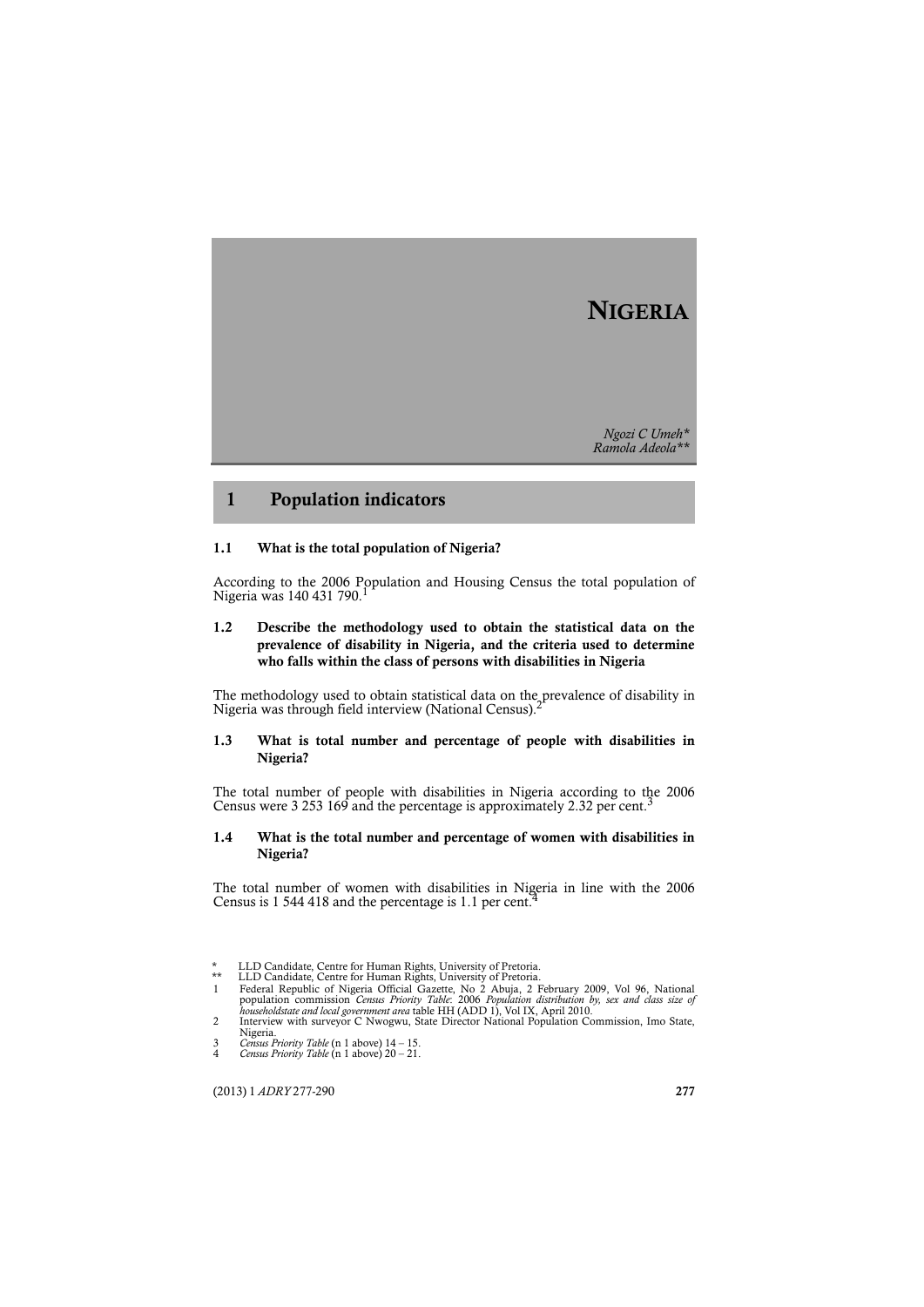#### **278** *(2013) 1 African Disability Rights Yearbook*

## **1.5 What is the total number and percentage of children with disabilities in Nigeria?**

According to the 2006 Census the total number of children with disabilities in Nigeria is  $1\,002\,062$  and the percentage is 0.71 per cent.<sup>5</sup>

### **1.6 What are the most prevalent forms of disability in Nigeria?**

The most prevalent forms of disability in Nigeria include:

- (1) visual impairment;
- (2) hearing impairment;
- (3) physical impairment;
- (4) intellectual impairments; and
- (5) communication impairment.6

## **2 International obligations**

## **2.1 What is the status of the United Nation's Convention on the Rights of People with Disabilities (CRPD) in Nigeria? Has Nigeria signed and ratified the CRPD and the Optional Protocol?**

Nigeria signed and ratified both the Convention and its Optional Protocol on 30 March 2007 and 24 September 2010<sup>7</sup> respectively.

## **2.2 If Nigeria has signed and ratified the CRPD, when is/was its country report due? Which government department is responsible for submission of the report? Has Nigeria submitted its report? If not, what reason does the relevant government department give for the delay?**

The Ministry of Women Affairs and Social Development is responsible for the submission of Nigeria's country report. Nigeria's Report was due by May 2012. The delay was caused by lengthy national processes.

5 *Census Priority Table* (n 1 above) 40 – 41. f Interview source from Mrs Comfort Nnaji, principal planning officer, ministry of Women Affairs<br>and Social Development Imo State Nigeria': CC Opara, Principal Assistant Social Welfare Officer I,<br>Ministry of Women Affairs

Consolidated disability findings from the 2010 US State Department Country Reports on Human<br>Rights practices http://www.usicd.org/doc/africa\_disability\_references1.pdf (accessed 15 April,<br>2013); http://www.un.org/en/rights Prof O Nnamdi on 19 April 2013.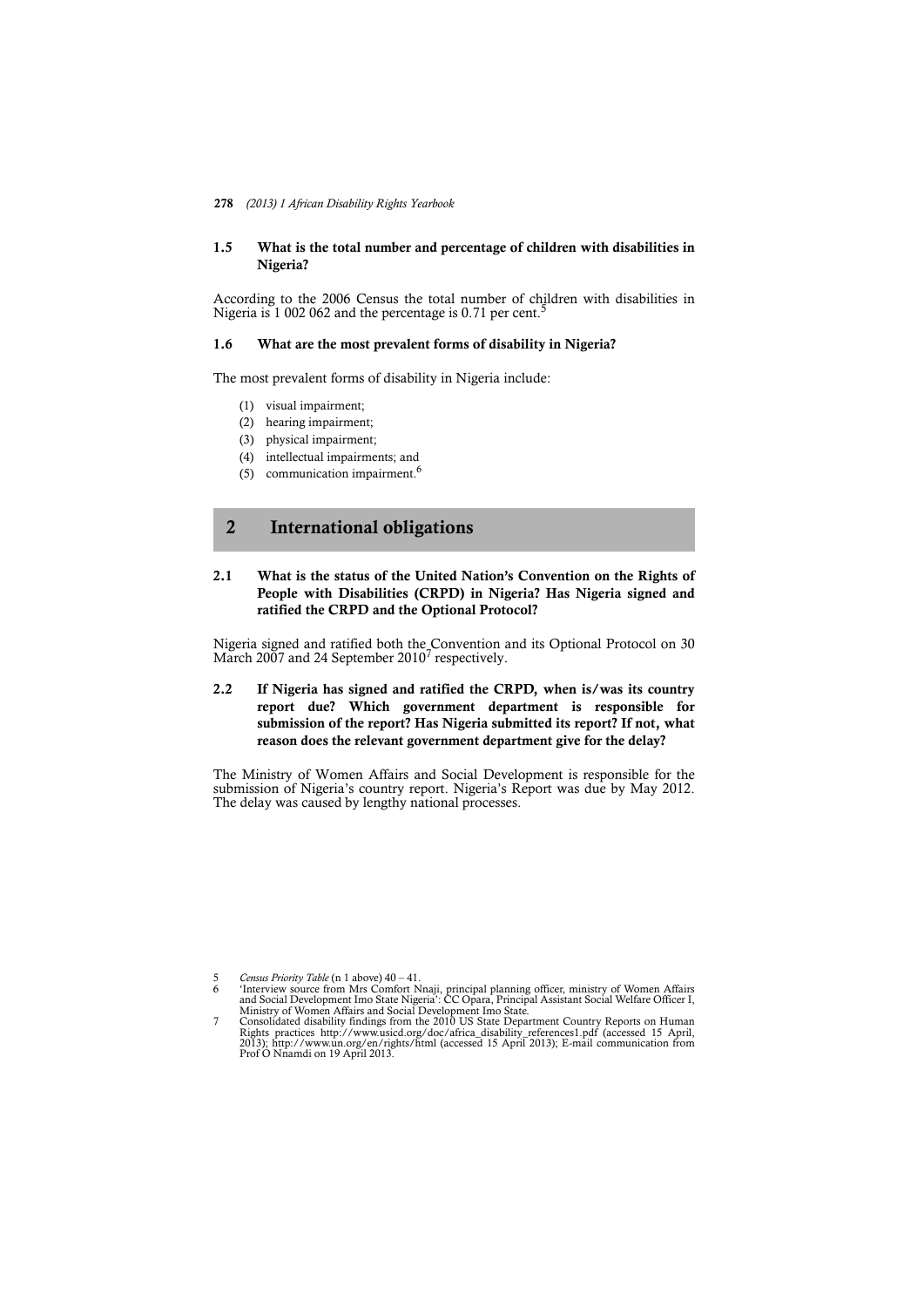**2.3 If Nigeria has submitted the report in 2.2 and if the Committee on the Rights of Persons with Disabilities had reviewed the report, indicate if the Committee made any concluding observations and recommendations to Nigeria's report. Was there a domestic effect in Nigeria on disability issues due to the reporting process?**

Nigeria has not submitted the report. Therefore there were no observations.

**2.4 While reporting under various other United Nation's instruments, the African Charter on Human and People's Rights or the African Charter on the Rights and Welfare on the Child, has Nigeria also reported specifically on the rights of persons with disabilities in its most recent reports? If so, have concluding observations adopted by the treaty bodies, addressed disability? If relevant, were these observations given effect to? Was mention made of disability rights in Nigeria's UN Universal Periodic Review (UPR)? If so, what was the effect of these observations or recommendations?** 

#### **Regional instruments**

#### **• African Charter on Human and Peoples' Rights (ACHPR)**

Nigeria's fourth periodic report<sup>8</sup> (the report) on human rights incidences and interventions to the Committee on the ACHPR did not report specifically on the rights of persons with disabilities. The report made reference to the constitutional, administrative and judicial measures adopted towards the protection of the family and rights of women, children, the aged and the disabled, to the extent that government directs its policies towards ensuring that suitable and adequate shelter, food and welfare of the disabled and other citizens are provided.

### **• African Charter on the Rights and Welfare of the Child (ACRWC)**

The Nigeria report on the status of implementation of the African Charter on the Rights and Welfare of the Child (ACRWC)<sup>9</sup> did not mention the right of persons with disabilities.

#### **United Nations instruments**

#### **• Convention on the Rights of the Child (CRC)**

The Minister of Women Affairs and Social Development while presenting the Nigeria Country Report<sup>10</sup> did not specifically report on the rights of persons with disabilities.

### **• Convention on the Elimination of all forms of Discrimination against Women (CEDAW)**

Nigeria in its sixth periodic report in 2008 did not report specifically on the rights of persons with disabilities.<sup>11</sup>

8 http//www.achpr.org/files/sessions/50th/state-reports/4th-2008-2010/staterep4\_nigeria\_2011\_ eng.pdf (accessed 24 April 2013). 9 http://www.acerwc.org/wp-content/uploads/2012/05/English-ACERWC-Initial-State-Report-Ni

geria.pdf. 10 http://www.refworld.org/docid/43fb2c612.html (accessed 28 April 2013). 11 http://www.iwraw.ap.org/resources /pdf141\_shadow\_reports/Nigeria\_SR\_by-html (accessed 28 April 2013).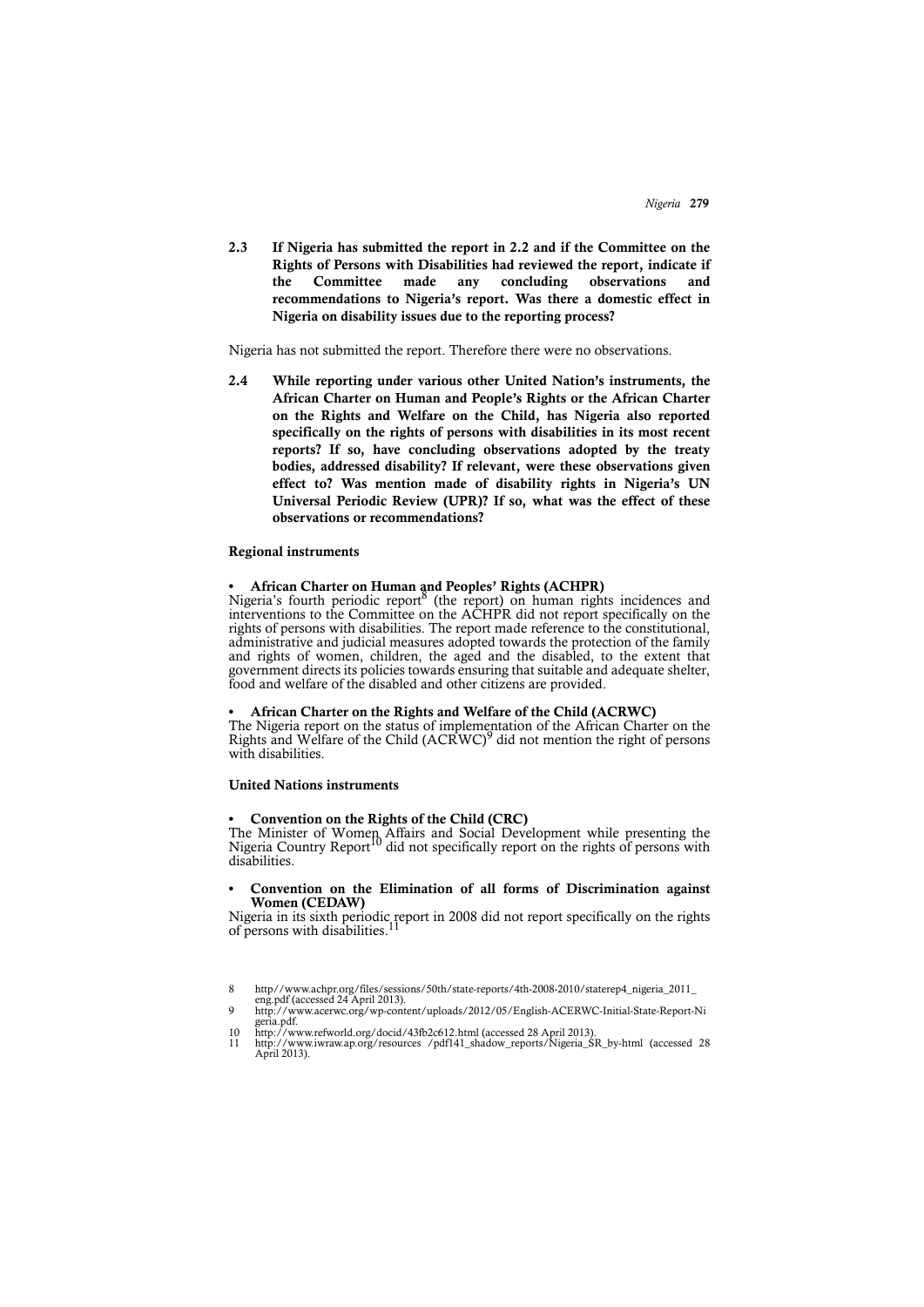#### **• UN Universal Periodic Review (UPR)**

Nigeria's UPR took place on 9 February 2009.<sup>12</sup> During the session, no mention was made of disability rights except that Nigeria has ratified the Optional Protocol to the CRPD.

## **2.5 Was there any domestic effect on Nigeria's legal system after ratifying the international or regional instruments in 2.4 above?**

After ratifying the ACHPR, the ACRWC, and the CRC, they were incorporated into Nigerian legislation through an Act of the National Assembly (the legislature)<br>in line with the Nigerian Constitution.<sup>13</sup> The Constitution states that no treaty between the federation and any other country shall have the force of law except to the extent to which any such treaty has been enacted into law by the National Assembly. Consequently, the ACHPR was adopted in its entirety as part of Nigerian law by the (Ratification and Enforcement) Act Cap A9 Laws of the Federation of Nigeria. Since then, Nigeria has since, progressively been implementing the ACHPR through Chapter 2 and 4 of the Constitution and through other government ministries, commissions and organisations. Moreover, there is the Child's Right Act which has been adopted by the 22 states of the Federation. States that have passed the Child Right Act have been encouraged to develop mechanisms for the effective implementation of the legislation in their domains. Nigeria has through this Act mainstreamed the provisions of the CRC. Nigeria has yet to domesticate the CEDAW.

## **2.6 Do ratified international treaties automatically become domestic law under your legal system? If so, are there any cases where the courts applied international treaty provisions directly?**

Nigeria follows a dualistic approach under which international instruments or treaties become domestic law only when such a treaty has been enacted into law by the National Assembly.

## **2.7 With reference to 2.4 above, has the United Nations CRPD, or any other ratified international instrument, or parts thereof, been incorporated verbatim into national legislation? Provide details.**

The ACHPR was incorporated in its entirety into Nigerian legislation. The Amended 1999 Constitution of the Federal Republic of Nigeria, in chapter II and IV make provision for socio economic rights and civil and political rights<sup>14</sup> respectively. These provisions essentially conform to the provisions in the ACHPR. However, the chapter II group of rights are rendered non justiciable<sup>15</sup> under the Nigerian Constitution and cannot expressly be determined by any court of law in Nigeria. Nigeria has also mainstreamed the CRC.

<sup>12</sup> http://wwwreliefweb.int/…/Nigeria/report-working-group-universalperiodicreview.2006

<sup>(</sup>accessed 28 April 2012).<br>13 See sections 12(1), (2) & (3) of the Amended Constitution of the Federal Republic of Nigeria.<br>14 The chapter 11 group of rights is referred to as the Fundamental Objectives and Directive Princi of state policy, while the chapter IV group of rights is referred to as Fundamental Rights. See<br>sections 13-24 and 33-46 of the Amended 1999 Constitution of the Federal Republic of Nigeria,<br>By virtue of sections 6(6)(c) of

also 2.5 above.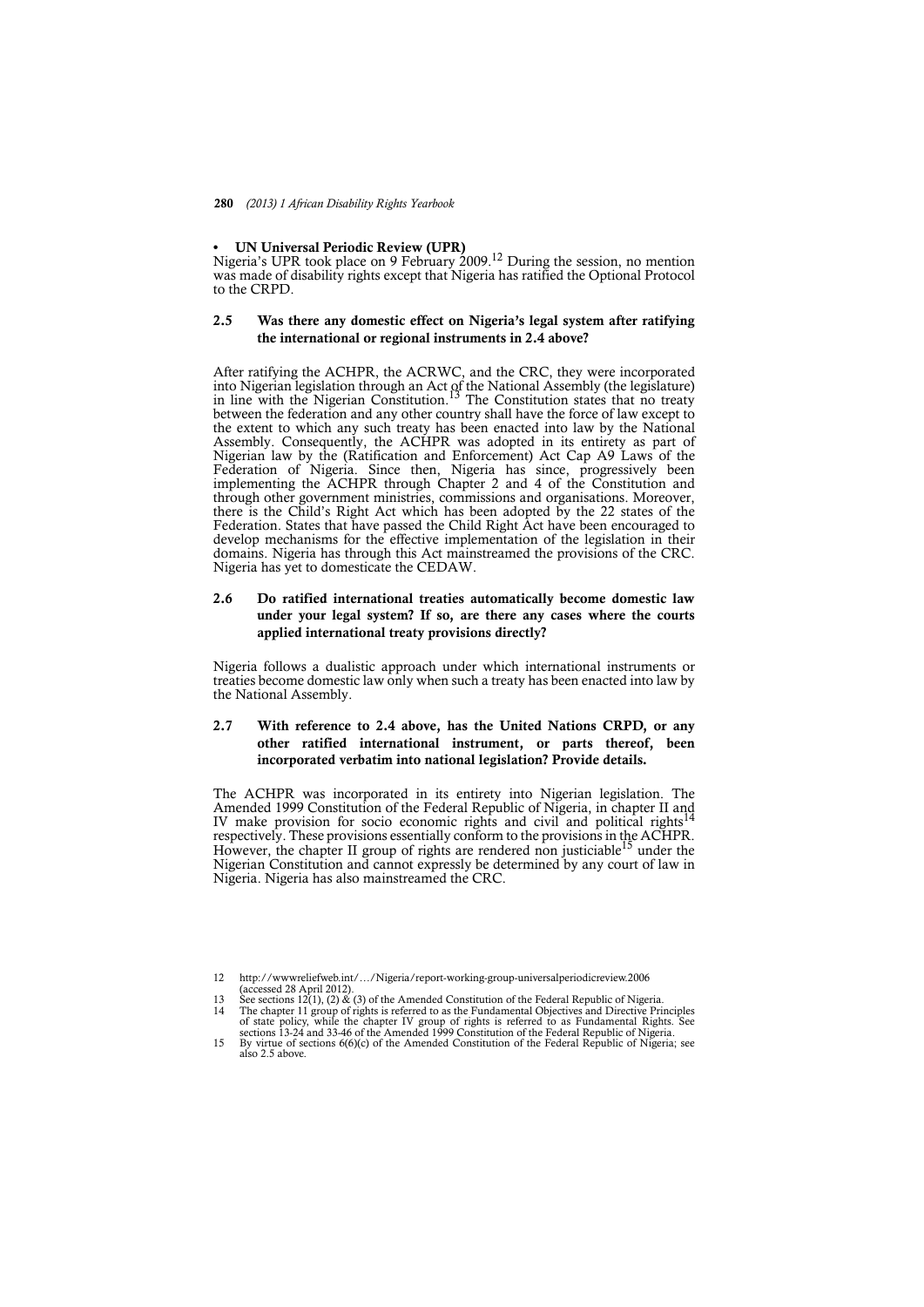## **3 Constitution**

**3.1 Does the Constitution of the Republic of Nigeria of 1996 (hereinafter referred to as the 'Constitution') contain provisions that directly address disability? If so, list the provisions and explain how each provision addresses disability.**

The Constitution does not contain any provision or provisions that directly address disability.

## **3.2 Does the Constitution contain provisions that indirectly address disability? If so, list the provisions and explain how each provision indirectly addresses disability.**

The Amended 1999 Constitution of Nigeria contains some provisions that indirectly address disability. These include:

- Section 42(2) which prohibits discrimination based on the circumstances of a person's birth; and
- Sections 14, 16(1) and 17 which guarantee the right to equality and fundamental rights for all.

## **4 Legislation**

## **4.1 Does Nigeria have legislation that directly addresses disability? If so, list the legislation and explain how the legislation addresses disability.**

• There is a 1993 Nigerians with Disability Decree passed by the Nigerian military government in 1993.

This legislation directly addresses disability by providing for the rights and social welfare of persons with disabilities.

Some legislation on disability can be found in some states<sup>16</sup> in Nigeria

• Lagos State Special People's Law 2011 set up an Office of Disability Affairs whose functions include:

The issuance of guidelines for the education, social development and welfare of persons living with disability; investigation, prosecution and sanctioning in appropriate cases the violation of any of the provisions of the law subject to an individual's right to seek redress in court; re-orientation and education of the public on the right attitude towards persons living with disabilities; issuance of directives and guidelines on all manner of disabilities, preventive or curative exercises; actualising the enjoyment of all rights in the law by persons living with disabilities; keeping and updating a register and database of persons living with

<sup>16</sup> The Edo State House of Assembly is currently considering a bill, to enact into law, to make<br>provisions for the establishment of a commission for persons with disabilities. http://<br>www.lagosstate.gov.ng/entities.php?k=20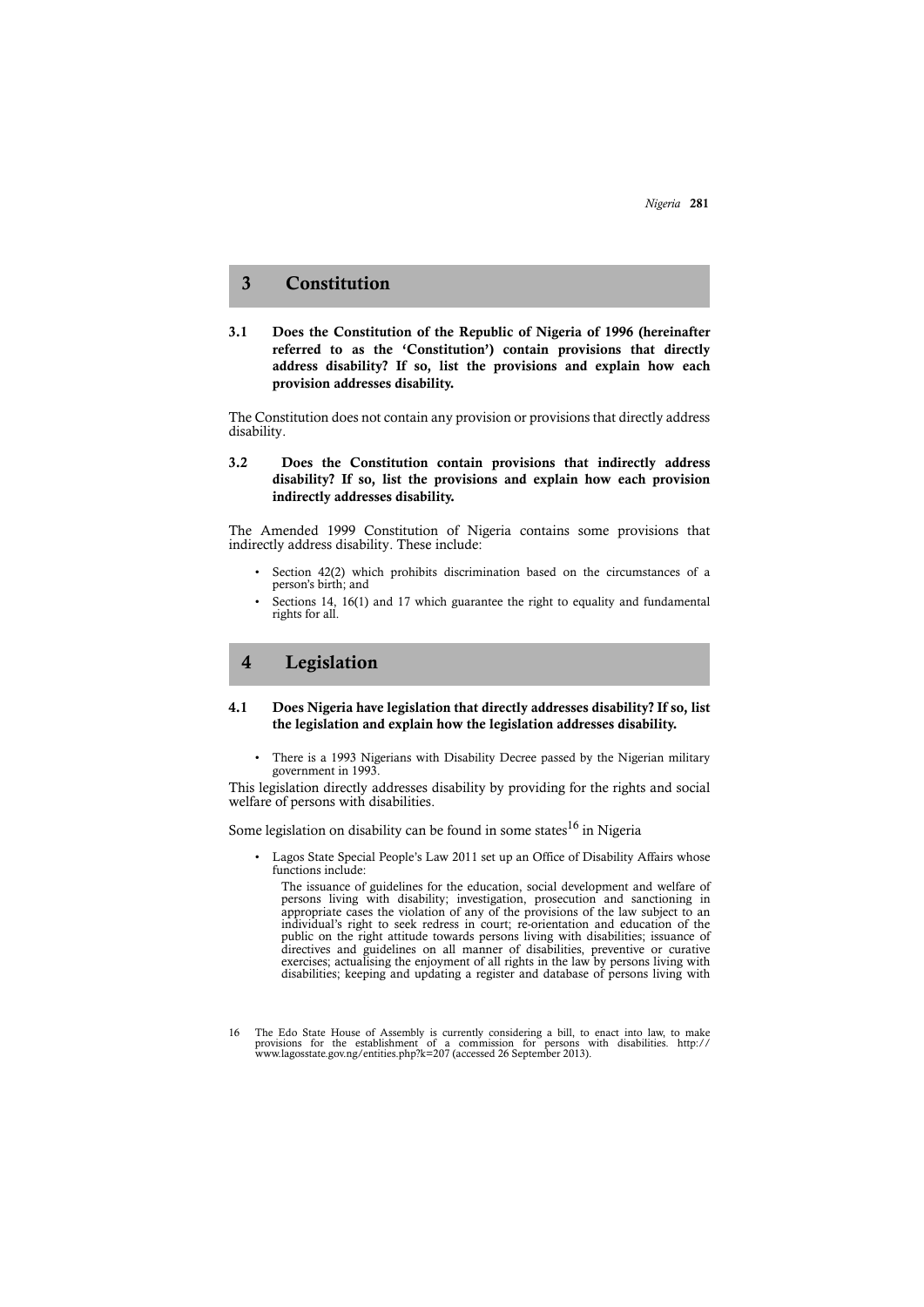#### **282** *(2013) 1 African Disability Rights Yearbook*

disabilities; and an advocacy and enlightenment campaign drive targeted at members of the public on ways to empathise with persons living with disabilities.

The law also establishes a Disability Fund, which shall be administered by the office and to which individuals, corporate bodies and government may make contributions. As settled in the law, the purpose of the Fund is to advance the cause of persons living with disability in the state.

## **4.2 Does your country have legislation that indirectly addresses disability? If so, list the main legislation and explain how the legislation relates to disability.**

### **• The Child Rights Act, 2003**

It states that children are entitled to freedom from discrimination on the grounds of belonging to a particular community or ethnic group, place of origin, sex, religion, the circumstances of birth, disability, deprivation or political opinion.Further, it provides categorically that the dignity of the child shall be respected at all times. The Act specifies that children in need of special protection measures should be protected in a manner that will enable them to achieve their fullest, possible social integration.

## **5 Decisions of courts and tribunals**

**5.1 Have the courts (or tribunals) in Nigeria ever decided on an issue(s) relating to disability? If so, list the cases and provide a summary for each of the cases indicating what the facts, the decision(s), the reasoning and impact (if any) the cases has had.** 

Generally, after researching the same, I was not able to find any Nigerian case or decision relating to a disability issue or issues.

## **6 Policies and programmes**

- **6.1 Does Nigeria have policies or programmes that directly address disability? If so, list each policy and explain how the policy addresses disability.**
	- There is a national policy aimed at integrating persons with disabilities in governance.<sup>18</sup> This policy is intended at providing equal opportunity for persons with disabilities to contest elective positions, have access to elections, and the ability and opportunity to vote in elections.

<sup>17</sup> The researchers also interviewed senior lawyers, judges and lawyers in the Ministry of Justice.<br>18 J Xinhua 'Nigeria develops policy on integration of disabled persons' 29 February 2010 http://<br>www.englishpeopledaily.co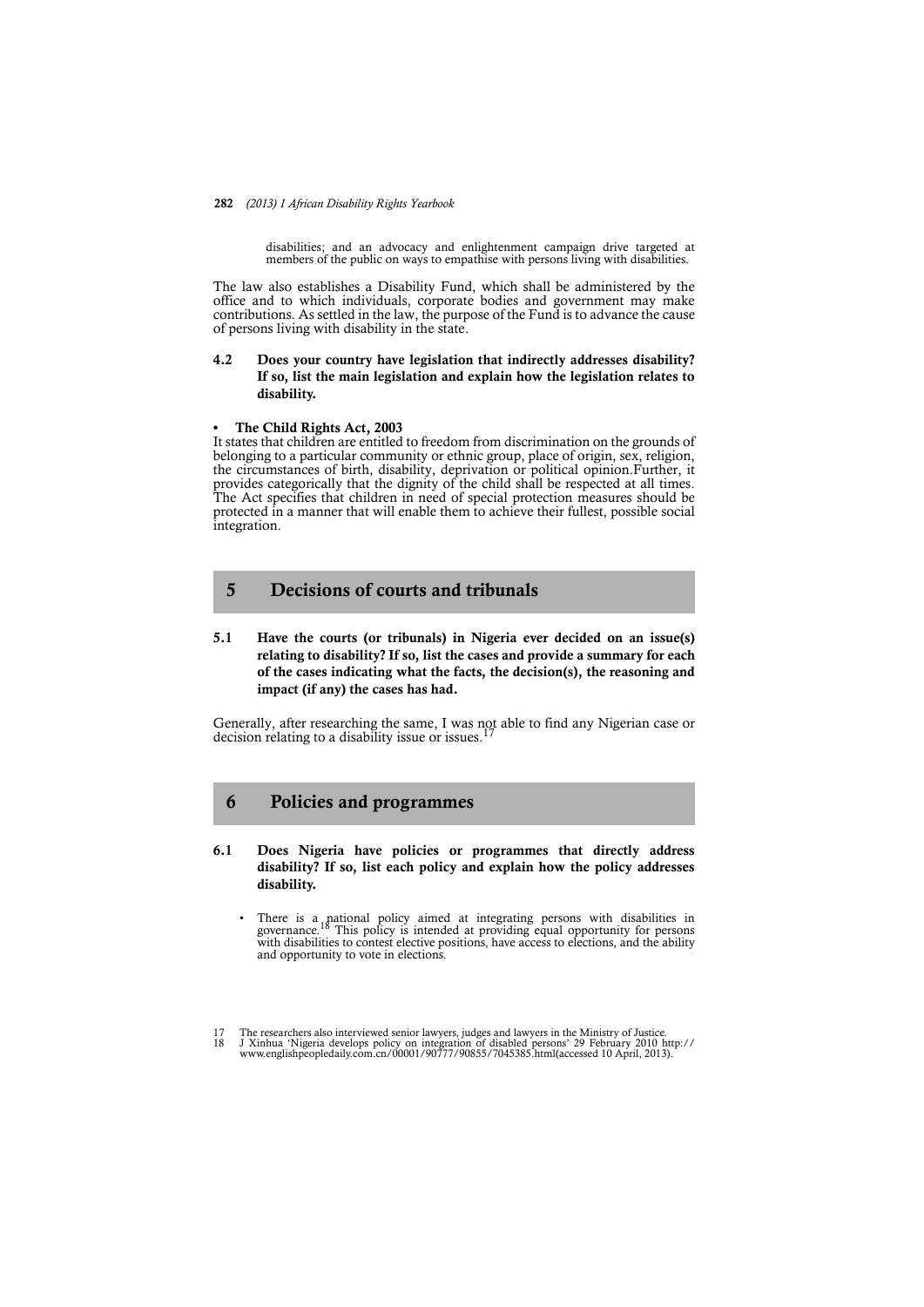*Nigeria* **283**

• The National Social Welfare Policy<sup>19</sup> aims to take care of the developmental needs of persons with disabilities, orphans and vulnerable children, as well as the elderly in society. The main objective of the policy is to provide a comprehensive social welfare package to check the growing menace of street begging in and around cities by citizens, as well as take into consideration the plight of the aging sector of the county's population and other vulnerable groups.

## **6.2 Does Nigeria have policies and programmes that indirectly address disability? If so, list each policy and describe how the policy indirectly addresses disability.**

The Nigerian National Policy on Education, $^{20}$  recognises that children and young persons with special needs shall be provided with inclusive education services.

## **7 Disability bodies**

**7.1 Other than the ordinary courts or tribunals, does your country have any official body that specifically addresses the violation of the rights of people with disabilities? If so, describe the body, its functions and its powers.**

The Joint National Association of Persons with Disabilities (JONAPWD) is the official body in Nigeria that specifically addresses the violation of the rights of people with disabilities. The Executive Council of JONAPWD acts as a conduit between the Nigerian government and persons with disabilities in order to promote the rights of persons with disabilities. JONAPWD protects persons with disabilities by reporting any form of inhuman treatment they are subjected to, to the government. It has been able to establish partnership with other mainstream human rights organisations, like Action Aid Nigeria, coalition for change and PACT Nigeria. However, it has been argued that JONAPWD does not have the capacity to become an effective rights-based advocacy body as a result of the absence of a strategic plan including an obvious lack of transparency.<sup>21</sup>

## **7.2 Other than the ordinary courts or tribunals, does your country have any official body that though not established to specifically address a violation of the rights of people with disabilities, can nonetheless do so? If so, describe the body, its functions and its powers.**

The Association of Comprehensive Empowerment of Nigerians with Disabilities (ASCEND) started as a movement for the empowerment of Nigerians with disabilities. It is a platform for all Nigerians with disabilities to come together and speak with one voice.<sup>22</sup> ASCEND is more or less a socio-political group with the objective aim of integrating persons with disabilities in society generally, and in politics in particular.

<sup>19</sup> http://allafrica.com/stories/201202090857.html (accessed 26 September 2013).

<sup>20</sup> Revised National Policy on Education 2008 sec 7: Special Needs Education, Abuja, Nigeria 21 R Lang & L Upah 'Disability scoping study in Nigeria' (2008) 19.

<sup>20</sup> R. Kevisca IV<br>
21 R. Lang &<br>
22 As above.<br>
23 (n 21 above)

<sup>23 (</sup>n 21 above) 20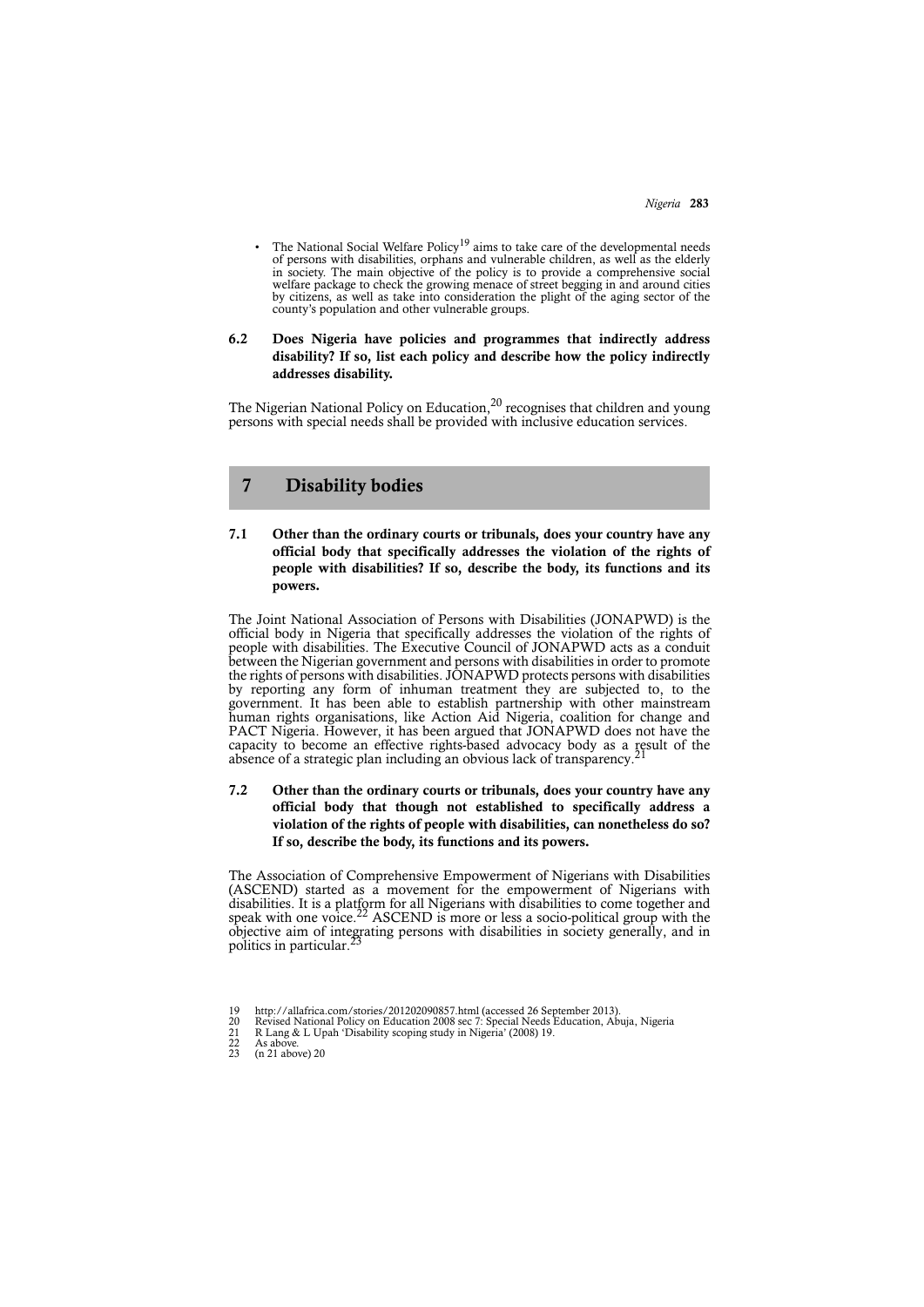## **8 National human rights institutions**

**8.1 Discuss Nigeria's position with regard to a Human Rights Commission or an Ombudsman or Public Protector in Nigeria? Does its remit include the promotion and protection of the rights of people with disabilities? If your answer is yes, also indicate whether the Human Rights Commission or the Ombudsman or Public Protector of Nigeria has ever addressed issues relating to the rights of persons with disabilities.** 

Nigeria has a National Human Rights Commission. One of the functions and powers of the Human Rights Commission is to deal with all matters relating to the protection of human rights as guaranteed by the Nigerian Constitution, the ACHPR, United Nations Charter, the Universal Declaration of Human Rights and other International treaties on human rights to which Nigeria is a signatory.

Furthermore, the National Human Rights Commission has addressed issues relating to the rights of persons with disabilities in Nigeria in the following ways: it has created the office of a special rapporteur as well as a program officer on persons with disabilities. This is a way to integrate disability issues into the National Human Rights Commission's work and to have a desk responsible for disability concerns.<sup>24</sup>

The Nigerian Human Rights Commission also conducted a survey to support facilities in tertiary institutions aimed at assisting persons with disabilities to enjoy inclusive education. It was found that few tertiary institutions in Nigeria have basic facilities like ramps, lifts with sound and brailed floor numbering to assist persons with disabilities. It has also planned workshop and advocacy visits for institutions to improve access to persons with disabilities. The National Human Rights Commission has provided ramps and lifts with sound and brailed floor numbering in its head office at Abuja, Nigeria.

## **9 Disabled peoples organisations (DPOs) and other civil society organisations**

## **9.1 Do you have organisations that represent and advocate for the rights and welfare of persons with disabilities in your country? If so, list each organisation and describe its activities.**

In addition to the JONAPWD and the ASCEND, mentioned in 7.1 & 7.2 above which are the national umbrella bodies, there is a multiplicity of other DPOs working at a national, state and local level. Most of these organisations cater for the needs of single impairment groups:

- **The Leprosy Mission**
- 24 The Nigeria Report (n 9 above) 4.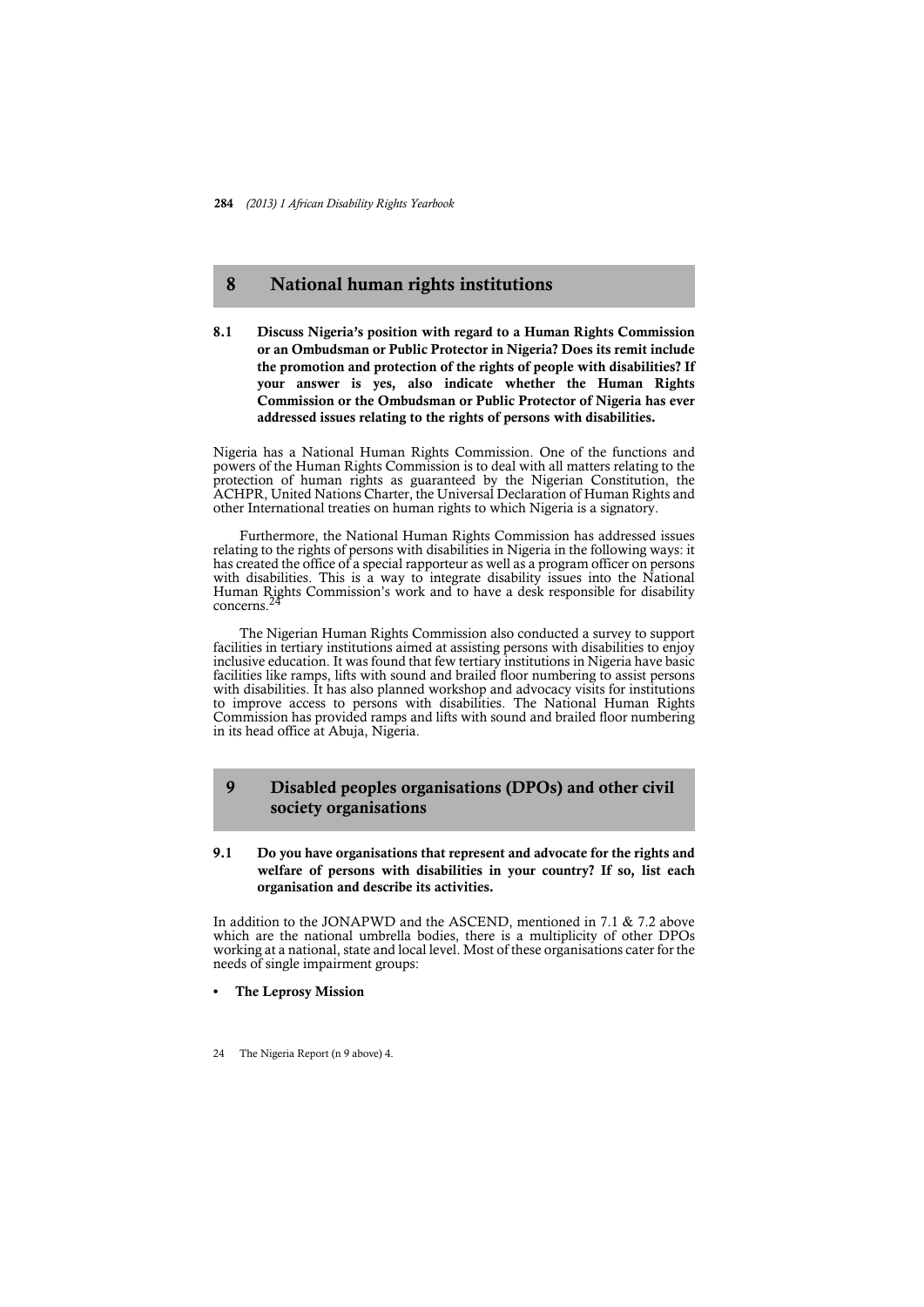*Nigeria* **285**

Provides medical and vocational rehabilitation services to individuals with leprosy; they have also undertaken public campaigns to educate and inform the public about leprosy

#### **• The Spinal Cord Injury Association of Nigeria**

Provides therapeutic care and support for people with spinal cord injury

## **• Deaf Women in Nigeria**

Takes care of women with hearing and communication impairments

### **• The Accidents Victim Support Association**

Provides services for people with mobility problems and other physical, vision and hearing impairments

#### **• Centre for Citizens with Disabilities**

Provides development and integration persons with disability in all spheres of life

## **• The Nigerian National Association of the Deaf**

Offers assistive services to people with hearing impairments

#### **• Resource Centre for Advocacy on Disability**

Assists with advocacy support through networking on disability issues

#### **• Persons with Disabilities Action Network**

Inclusive Participation and Access through research and documentation, advocacy capacity building, resource mobilisation and networking

### **• Leonard Cheshire Disability**

Provides training, workshops and research

#### **• National Handicap Carers Association of Nigeria**

A support group for persons with disabilities

#### **• Christian Blind Mission**

Running community based rehabilitation programmes for persons with disabilities

#### **• Inclusion International**

Advocates for human rights of people with intellectual disabilities and their families

Admittedly and according to Lang,<sup>25</sup> disability organisations in Nigeria are weak and are always in conflict with each other. This does not allow them to communicate with one unifying voice in effectively advocating for their rights.

### **9.2 In the countries in your region, are DPOs organised and coordinated at a national and/or regional level?**

DPOs in the West African region are organised at a national level in their various countries and are also organised and coordinated at a regional level.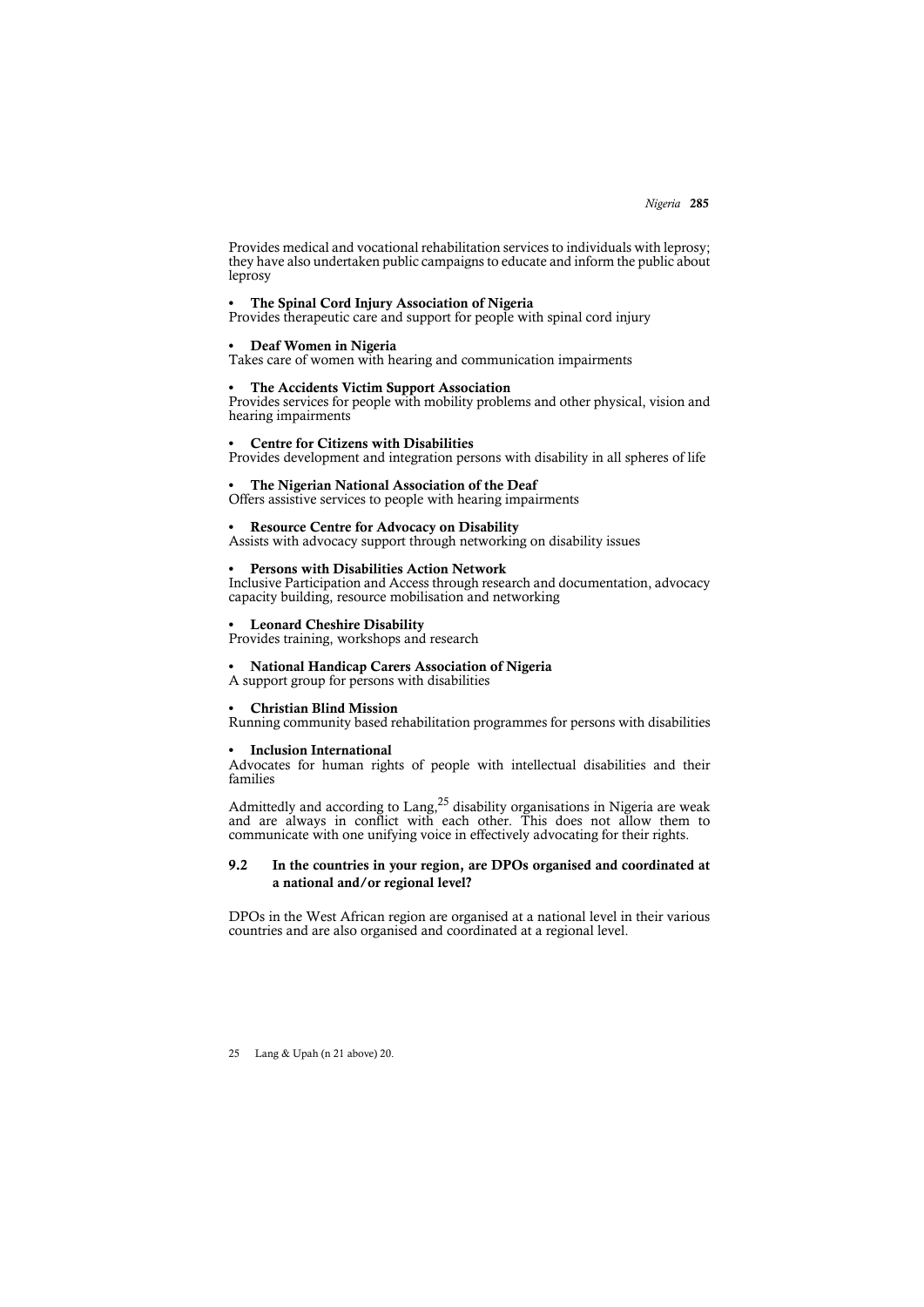## **9.3 If your country has ratified the CRPD, how has it ensured the involvement of DPOs in the implementation process?**

Though the CRPD has not been domesticated in Nigeria, the Ministry of Women Affairs try to partner with DPOs through focus group discussions on issues concerning them with respect to policies, programmes and operational modalities that will make for effective social inclusion of persons with disabilities in society. Furthermore, the government has also provided disability desks in each of the 774 local government areas and at the office of the National Commission on Human Rights.

## **9.4 What types of actions have DPOs themselves taken to ensure that they are fully embedded in the process of implementation?**

- In Nigeria, DPOs have tried to lobby government towards a rights based approach to disability issues.
- They have also partnered with the national government in developing policies and programmes on disability even though participation is generally poor.
- DPOs have also lobbied the Independent National Electoral Commission (INEC) to amend section 57 of the Electoral Act, so as to ensure that all Nigerians with disabilities have access to voting and can be voted for during elections.

## **9.5 What, if any, are the barriers DPOs have faced in engaging with implementation?**

DP0s in Nigeria face the following barriers when it comes to engaging with implementation:

- Lack of political will
- No national disability legislation
- Non-existence of administrative structures for effective implementation.

## **9.6 Are there specific instances that provide 'best-practice models' for ensuring proper involvement of DPOs?**

To the best of my knowledge, there are no best practice models for ensuring effective involvement of DPOs in Nigeria.

## **9.7 Are there any specific outcomes regarding successful implementation and/or improved recognition of the rights of persons with disabilities that resulted from the engagement of DPOs in the implementation process?**

The introduction of the Disability Bill in the National Assembly in order to secure disability rights is an example of a specific outcome in recognising the rights of persons with disabilities. Furthermore, disability legislation has been enacted in some states of the Federation with disability advisors and desks provided.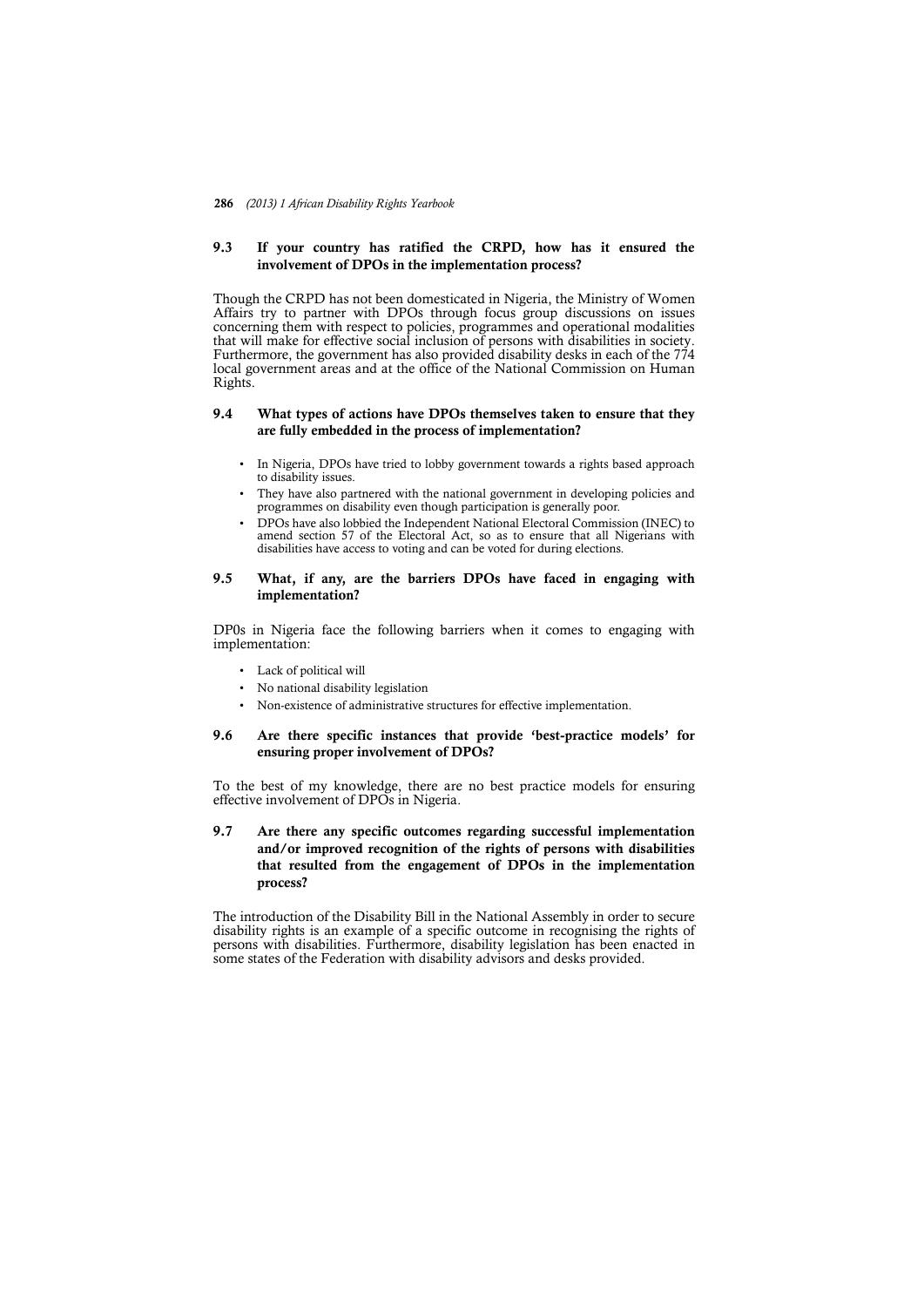## **9.8 Has your research shown areas for capacity building and support (particularly in relation to research) for DPOs with respect to their engagement with the implementation process?**

In the area of teacher training and funding of schools, a lot of capacity building and support is required. DPOs need to be sensitised to the dangers of adopting the welfare approach to disability as this will further perpetuate their exclusion from society. The greatest challenges DPOs face is the non-existence of any structure to apply and implement a rights based approach to disability issues.

- **9.9 Are there recommendations that come out of your research as to how DPOs might be more comprehensively empowered to take a leading role in the implementation processes of international or regional instruments?**
	- DPOs need be trained and sensitised through public lectures and the media on the principles of the social/human rights approach to disability.
	- There is a need to adopt a national legislation on disability, so that the proposed national commission for persons with disability can take off.
	- There is a need to establish an adequate administrative infrastructure at a national, state, and local level to ensure effective implementation and consequently provide an opportunity for DPOs to play or take a leading role.
	- There is a need to ensure DPOs are represented at the policy making bodies of both federal and state governments.

## **10 Government departments**

## **10.1 Does Nigeria have government departments that are specifically responsible for promoting and protecting the rights and welfare of persons with disabilities? If so, describe the activities of the departments**

The government department responsible for promoting and protecting the rights and welfare of persons with disabilities in Nigeria is the Federal Ministry of Women Affairs and Social Development.<sup>26</sup>

The Ministry provides some basic rehabilitation services. They also organise seminars and workshops for persons with disabilities. The Ministry is also responsible for the formulation of policies and programmes for persons with disabilities.

26 This is situated at Abuja.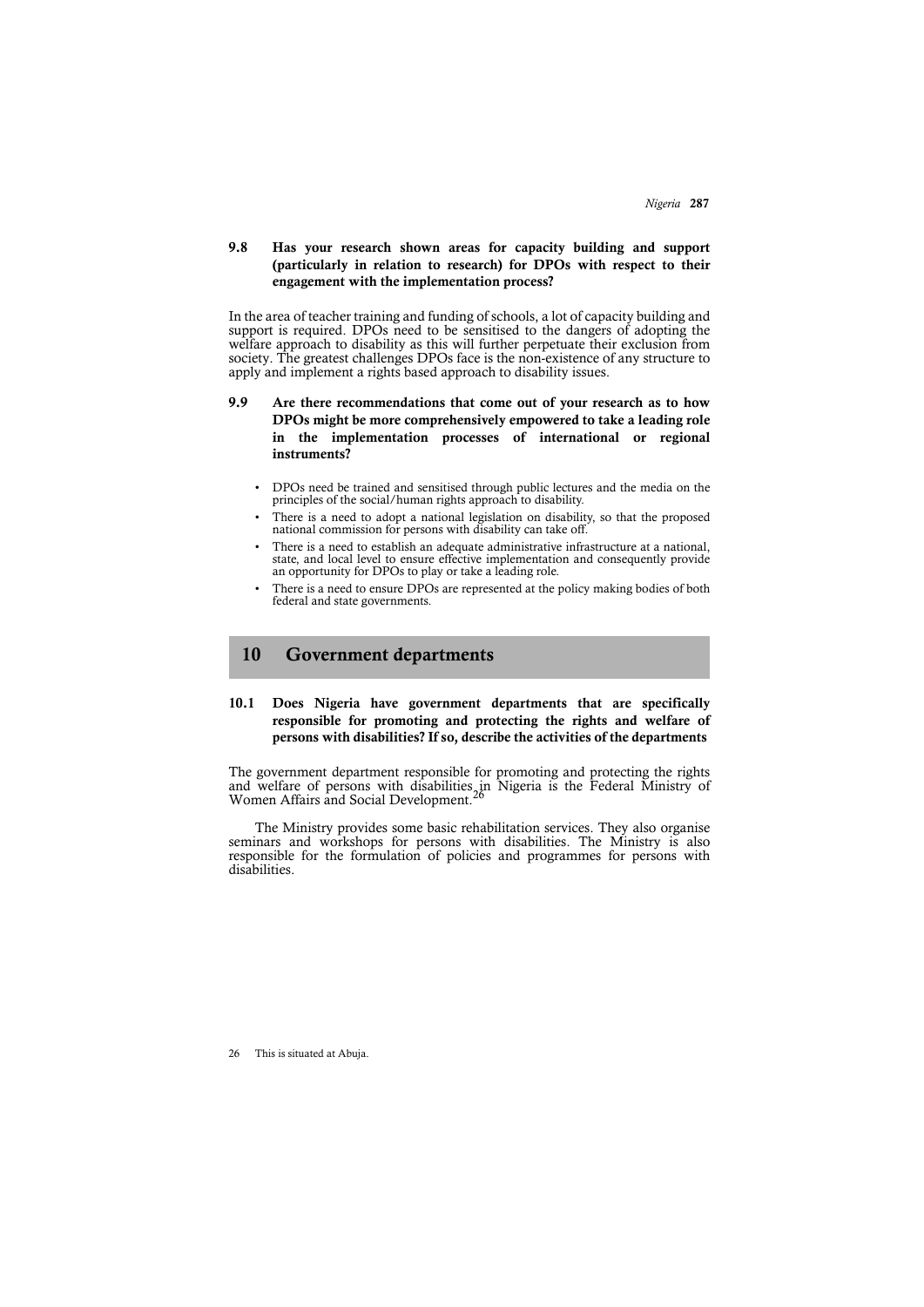## **11 Main human rights concerns of people with disabilities**

**11.1 What are the contemporary challenges of persons with disabilities in Nigeria? (for example, in some parts of Nigeria ritual killing of certain classes of PWDs occurs, such as people with albinism. Tanzania has been in the headlines in this regard. We should have a way of interrogating customary practices that discriminate, injure and kill persons with disabilities).**

There are deep-seated negative social attitudes and perceptions of persons with disabilities, who deserve compassion and concern. Ritual killing of people with albinism also occurs.There is no comprehensive legislation on disability and a nonhomogenous disability movement.

## **11.2 How does Nigeria respond to the needs of person with disabilities with regard to the areas listed below?**

### **• Access to public buildings**

Most public buildings in Nigeria are not accessible to persons with disabilities. Only very few tertiary institutions and government offices have rams, lifts with sound and floors with brail numbering.

#### **• Access to public transport**

Nigeria's public transport system is not sensitive to the plight of persons with disabilities and there is no social inclusion project or programme envisaged

## **• Access to education, vocational training and health care**

The number of persons with disabilities in mainstream schools is dismally low. They are usually kept in special schools and are prevented from having close interaction with other pupils and the community at large.

Nonetheless, one positive factor relates to education, vocational training and health care. A number of national and international non governmental organisations  $(NGOs)^{27}$  are working within the disability sector to provide vocational training which will focus on computer technologies and ICT,<sup>28</sup> care giving projects and inclusive education.

The Ministry of Women Affairs and Social Development provides some rehabilitation, medical and vocational services to persons with disabilities. Sometimes the Ministry of Health assists with funds.

<sup>27</sup> Interview with CC Opara, principal assistant social welfare officer, Ministry of Women Affairs and Social Development, Imo State. See also Xinhua (n 18 above) 19.

<sup>28</sup> Christian Blind Mission (CBM), Leprosy Mission (LM), and Leonard Cheshire Disability (LCD).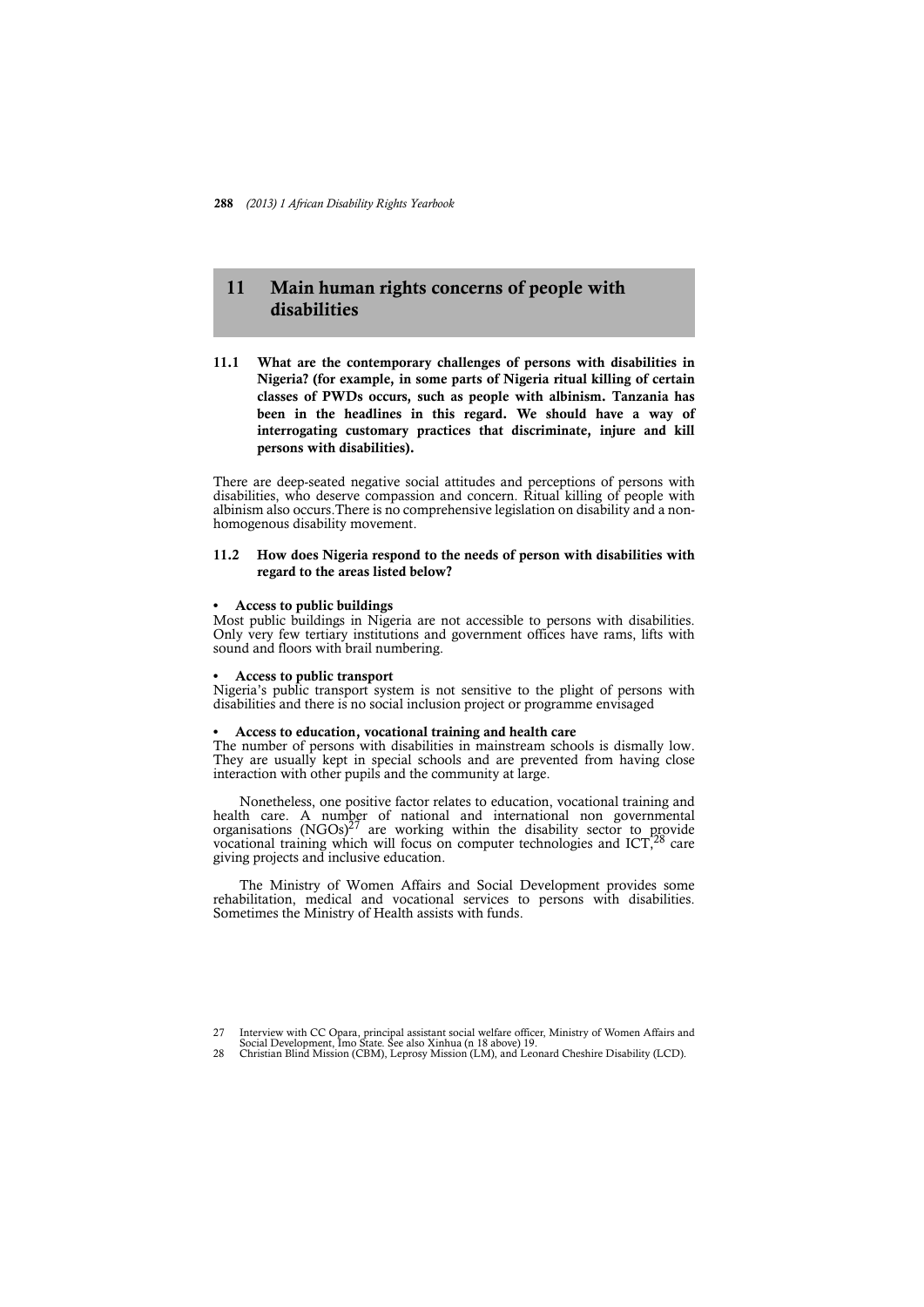*Nigeria* **289**

#### **• Access to employment**

There are no policies or programmes to enable persons with disabilities to gain full or even part time employment. Efforts to provide financial independence come largely from NGOs.

#### **• Access to recreation and sports**

Very few persons with disabilities have access to recreation and sporting facilities. Persons with disabilities in rural areas are usually forgotten.

#### **• Access to justice**

There is a Legal Aid Office attached to the Ministry of Justice that renders pro bono legal services to persons with disabilities who cannot afford to live on less than one dollar per day. Another organisation, International Federation of Women Lawyers (FIDA), also provides access to justice for persons with disabilities by offering pro bono services.

## **11.3 Does Nigeria provide for disability grants or other income support measures for persons with disabilities?**

In Nigeria income support measures for persons with disabilities come in the form of grants.

## **11.4 Do people with disabilities have a right to participation in political life (political representation and leadership) in Nigeria?**

Persons with disabilities have a right to participation in political life.

### **11.5 Specific categories experiencing particular issues or vulnerability**

#### **• Women with disabilities**

They are highly vulnerable and bear a disproportionate burden of caring for other persons with disabilities. In the majority of cases they find it very difficult to get married as a result of their disability, and are usually raped and abandoned. These women also suffer stigmatisation.

## **• Children with disabilities**

Children are more vulnerable as they are entitled to care by parents and the community. Unfortunately children with disabilities are usually stigmatised and hidden away from public view, and as a result they do not have access to inclusive education and so do not have the opportunity of interacting with other children. This leads to low self-worth and great disempowerment.

29 Xinhua (n 18 above) 24. LCD is working in Lagos, Ibadan, Port Harcourt, Imo and Enugu States and has trained a number of teachers in mainstream schools on the inclusive education approach as against the integration appr